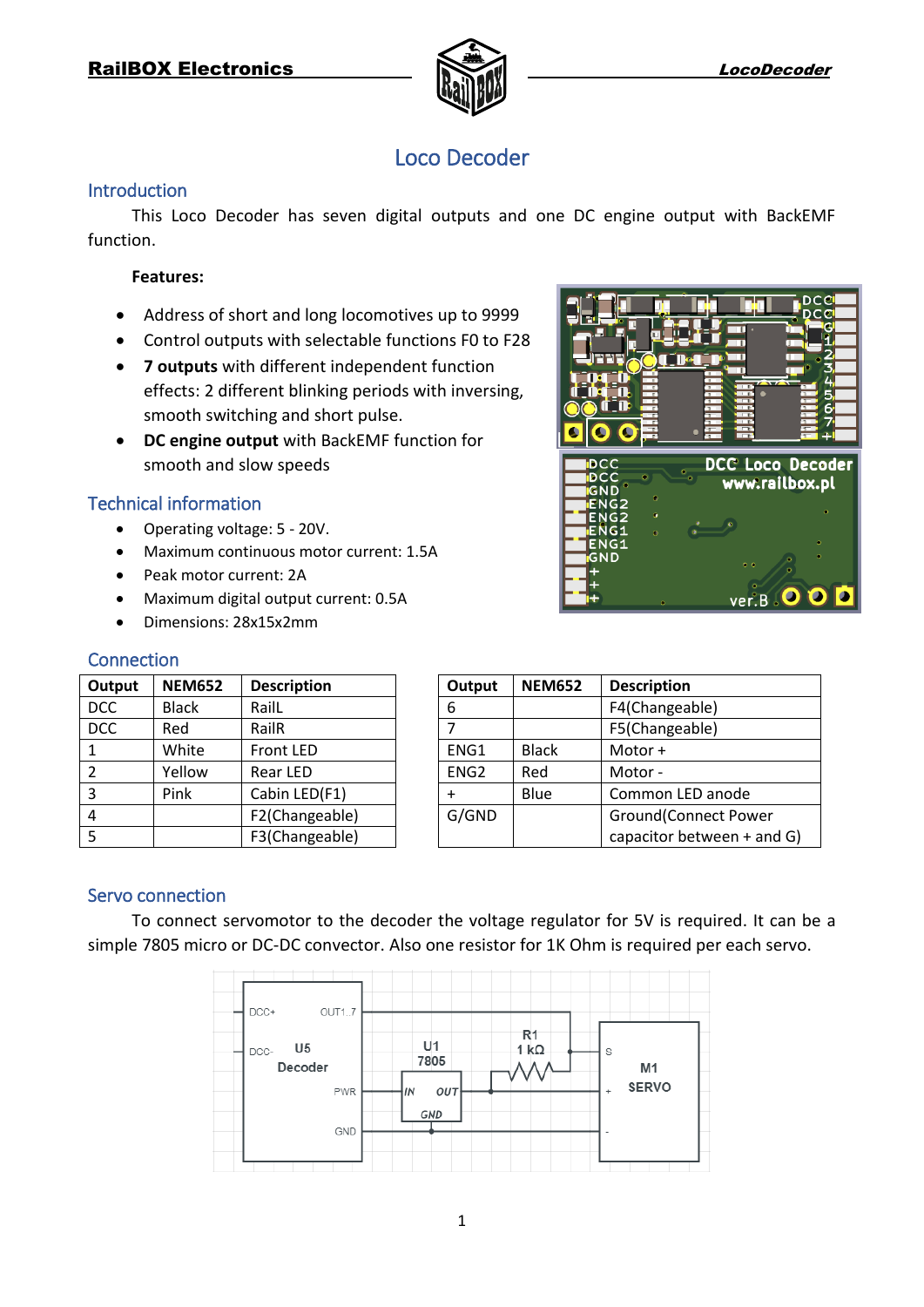

#### Programming

CV can be updated using Paged Mode, Direct Mode or on the main track ( PoM ).

#### Programming hints:

The LocoDecoder parameters optimized for the standard model locomotive however depending on the motor you can tweak parameters the main configuration CV is:

- 1. Acceleration and Deceleration (CV 3 and 4).
- 2. Maximum speed: There is two configuration for the maximum speed:
	- a. CV 5 This is using together with medium speed (CV 6) and min speed (CV 2) for the creation of the speed curve.
	- b. CV 100 is a bit different as this is the voltage at the maximum speed, which BackEMF system will try to maintain at maximum speed. Therefore, if this voltage is less than practical maximum voltage on the motor even the DCC voltage will change the motor will rotate at the constant speed.
- 3. PID.
	- a. The main PID coefficient you can tweak is KP (CV 90) and KP slow speed (CV 91). This is the strength of the response to the motor speed change. On slow speed, we need to have it faster to constantly maintain speed without oscillations.
	- b. In all tests, the Integral coefficient (CV 92) does not add any improvements so it is set 0 by default.
	- c. Default value of derivative coefficient (CV 93) is good enough for most cases.
	- d. KFF A (CV 94) and KFF D (CV 95) correspond to the immediate change of the applied motor voltage in case of change of requested speed. Mostly applied only for high acceleration and deceleration (Values near 255).

| <b>CV</b>      | Value  | <b>Default value</b> | <b>Description</b>                                     |                    |  |  |  |  |
|----------------|--------|----------------------|--------------------------------------------------------|--------------------|--|--|--|--|
| 1              | 199    | 3                    | Decoder Address (Short)                                |                    |  |  |  |  |
| $\overline{2}$ | 0.255  | $\Omega$             | Minimum speed                                          |                    |  |  |  |  |
|                |        |                      | Acceleration.                                          |                    |  |  |  |  |
| 3              | 0.0255 | 40                   | 255 - acceleration from 0 to maximum speed in 1s       |                    |  |  |  |  |
|                |        |                      | 127 - acceleration from 0 to maximum speed in 2s       |                    |  |  |  |  |
|                |        |                      | Deceleration.                                          |                    |  |  |  |  |
| 4              | 0.255  | 40                   | 255 - deceleration from 0 to maximum speed in 1s       |                    |  |  |  |  |
|                |        |                      | 127 – deceleration from 0 to maximum speed in 2s       |                    |  |  |  |  |
| 5              | 0.255  | 255                  | Maximum speed(See also CV 100)                         |                    |  |  |  |  |
| 6              | 0.255  | 127                  | Medium speed(Could be used for optimizing speed curve) |                    |  |  |  |  |
| 7              |        | 1                    | Software Revision (Read Only)                          |                    |  |  |  |  |
| 8              | 13     | 13                   | Manufacturer ID: 13 = DIY decoder                      |                    |  |  |  |  |
| 17             | 192231 | 192                  | Long address (high byte)                               |                    |  |  |  |  |
| 18             | 0.255  | 100                  | Long address (low byte)                                |                    |  |  |  |  |
|                | Bit    |                      | <b>Decoder Configuration:</b>                          |                    |  |  |  |  |
|                |        |                      | 0                                                      | $\mathbf 1$        |  |  |  |  |
| 29             | 0      | 0                    |                                                        |                    |  |  |  |  |
|                | 1      |                      | 14 speed steps                                         | 28/128 speed steps |  |  |  |  |
|                | 2      |                      |                                                        |                    |  |  |  |  |

**The main configuration table:**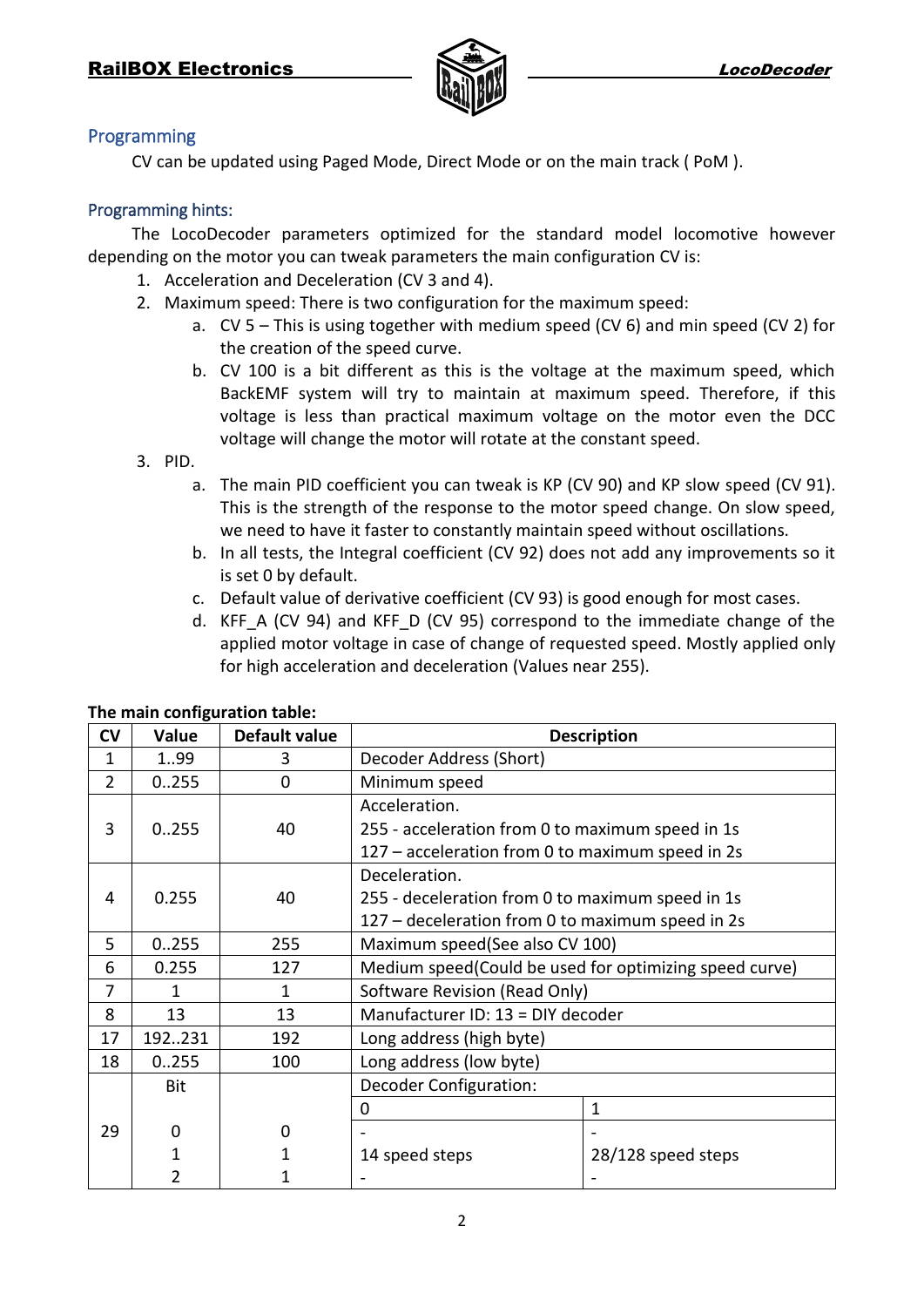

|    | 3     | 0                |                                                                                                                                                                                                                                                                                                                                                                                                                                                                                                                                                                                                                                                                                                                                                                      |                            |  |  |  |
|----|-------|------------------|----------------------------------------------------------------------------------------------------------------------------------------------------------------------------------------------------------------------------------------------------------------------------------------------------------------------------------------------------------------------------------------------------------------------------------------------------------------------------------------------------------------------------------------------------------------------------------------------------------------------------------------------------------------------------------------------------------------------------------------------------------------------|----------------------------|--|--|--|
|    | 4     | 0                |                                                                                                                                                                                                                                                                                                                                                                                                                                                                                                                                                                                                                                                                                                                                                                      |                            |  |  |  |
|    | 5     | 0                | Short Address in CV1                                                                                                                                                                                                                                                                                                                                                                                                                                                                                                                                                                                                                                                                                                                                                 | Long Address in CV17, CV18 |  |  |  |
|    | 6     | 0                |                                                                                                                                                                                                                                                                                                                                                                                                                                                                                                                                                                                                                                                                                                                                                                      |                            |  |  |  |
|    | 7     | 0                |                                                                                                                                                                                                                                                                                                                                                                                                                                                                                                                                                                                                                                                                                                                                                                      |                            |  |  |  |
| 33 | 0.120 | 0                | Effect Selection, output 1:<br>0: Incandescent light<br>1: Blink with blink period 1 (period is CV 54)<br>2. Blink with blink period 1 (inverse)<br>3: Blink with blink period 2 (period is CV 55)<br>4. Blink with blink period 2 (inverse)<br>5. Short pulse with duration equal to CV 58<br>6. Custom blinking type 1(See CV 60)<br>7. Custom blinking type 2(See CV 73)<br>9. Servo mode (Maximum brightness - max position,<br>minimum brightness - min position. Speed can be set by<br>values below)<br>In modes 09 there is a possibility to add 16 or 32 to CV value<br>to enable smooth switching with CV 56 or CV 57 duration<br>Adding 64 to the CV value will disable the continuous mode<br>in custom blinking mode(the sequence will be executed only |                            |  |  |  |
| 34 | 0.120 | $\mathbf 0$      | once)<br>Effect Selection, output 2                                                                                                                                                                                                                                                                                                                                                                                                                                                                                                                                                                                                                                                                                                                                  |                            |  |  |  |
| 35 | 0.120 | $\mathbf 0$      | Effect Selection, output 3                                                                                                                                                                                                                                                                                                                                                                                                                                                                                                                                                                                                                                                                                                                                           |                            |  |  |  |
| 36 | 0.120 | $\mathbf 0$      | Effect Selection, output 4                                                                                                                                                                                                                                                                                                                                                                                                                                                                                                                                                                                                                                                                                                                                           |                            |  |  |  |
| 37 | 0.120 | 0                | <b>Effect Selection, output 5</b>                                                                                                                                                                                                                                                                                                                                                                                                                                                                                                                                                                                                                                                                                                                                    |                            |  |  |  |
| 38 | 0.120 | 0                | Effect Selection, output 6                                                                                                                                                                                                                                                                                                                                                                                                                                                                                                                                                                                                                                                                                                                                           |                            |  |  |  |
| 39 | 0.120 | $\mathbf 0$      | Effect Selection, output 7                                                                                                                                                                                                                                                                                                                                                                                                                                                                                                                                                                                                                                                                                                                                           |                            |  |  |  |
| 40 | 0.255 | 0                | Minimum brightness output 1                                                                                                                                                                                                                                                                                                                                                                                                                                                                                                                                                                                                                                                                                                                                          |                            |  |  |  |
| 41 | 0.255 | $\mathbf 0$      | Minimum brightness output 2                                                                                                                                                                                                                                                                                                                                                                                                                                                                                                                                                                                                                                                                                                                                          |                            |  |  |  |
| 42 | 0255  | 0                | Minimum brightness output 3                                                                                                                                                                                                                                                                                                                                                                                                                                                                                                                                                                                                                                                                                                                                          |                            |  |  |  |
| 43 | 0255  | $\boldsymbol{0}$ | Minimum brightness output 4                                                                                                                                                                                                                                                                                                                                                                                                                                                                                                                                                                                                                                                                                                                                          |                            |  |  |  |
| 44 | 0255  | 0                | Minimum brightness output 5                                                                                                                                                                                                                                                                                                                                                                                                                                                                                                                                                                                                                                                                                                                                          |                            |  |  |  |
| 45 | 0.255 | 0                | Minimum brightness output 6                                                                                                                                                                                                                                                                                                                                                                                                                                                                                                                                                                                                                                                                                                                                          |                            |  |  |  |
| 46 | 0255  | 0                | Minimum brightness output 7                                                                                                                                                                                                                                                                                                                                                                                                                                                                                                                                                                                                                                                                                                                                          |                            |  |  |  |
| 47 | 0.255 | 255              | Maximum brightness output 1                                                                                                                                                                                                                                                                                                                                                                                                                                                                                                                                                                                                                                                                                                                                          |                            |  |  |  |
| 48 | 0.255 | 255              | Maximum brightness output 2                                                                                                                                                                                                                                                                                                                                                                                                                                                                                                                                                                                                                                                                                                                                          |                            |  |  |  |
| 49 | 0.255 | 255              | Maximum brightness output 3                                                                                                                                                                                                                                                                                                                                                                                                                                                                                                                                                                                                                                                                                                                                          |                            |  |  |  |
| 50 | 0255  | 255              | Maximum brightness output 4                                                                                                                                                                                                                                                                                                                                                                                                                                                                                                                                                                                                                                                                                                                                          |                            |  |  |  |
| 51 | 0.255 | 255              | Maximum brightness output 5                                                                                                                                                                                                                                                                                                                                                                                                                                                                                                                                                                                                                                                                                                                                          |                            |  |  |  |
| 52 | 0.255 | 255              | Maximum brightness output 6                                                                                                                                                                                                                                                                                                                                                                                                                                                                                                                                                                                                                                                                                                                                          |                            |  |  |  |
| 53 | 0255  | 255              | Maximum brightness output 7                                                                                                                                                                                                                                                                                                                                                                                                                                                                                                                                                                                                                                                                                                                                          |                            |  |  |  |
| 54 | 0.255 | 100              | Blink 1 period ( * 10ms)                                                                                                                                                                                                                                                                                                                                                                                                                                                                                                                                                                                                                                                                                                                                             |                            |  |  |  |
| 55 | 0.255 | 100              | Blink 2 period ( * 10ms)                                                                                                                                                                                                                                                                                                                                                                                                                                                                                                                                                                                                                                                                                                                                             |                            |  |  |  |
| 56 | 0.255 | 10               | Lamp mode switching time 1 (* 10ms)                                                                                                                                                                                                                                                                                                                                                                                                                                                                                                                                                                                                                                                                                                                                  |                            |  |  |  |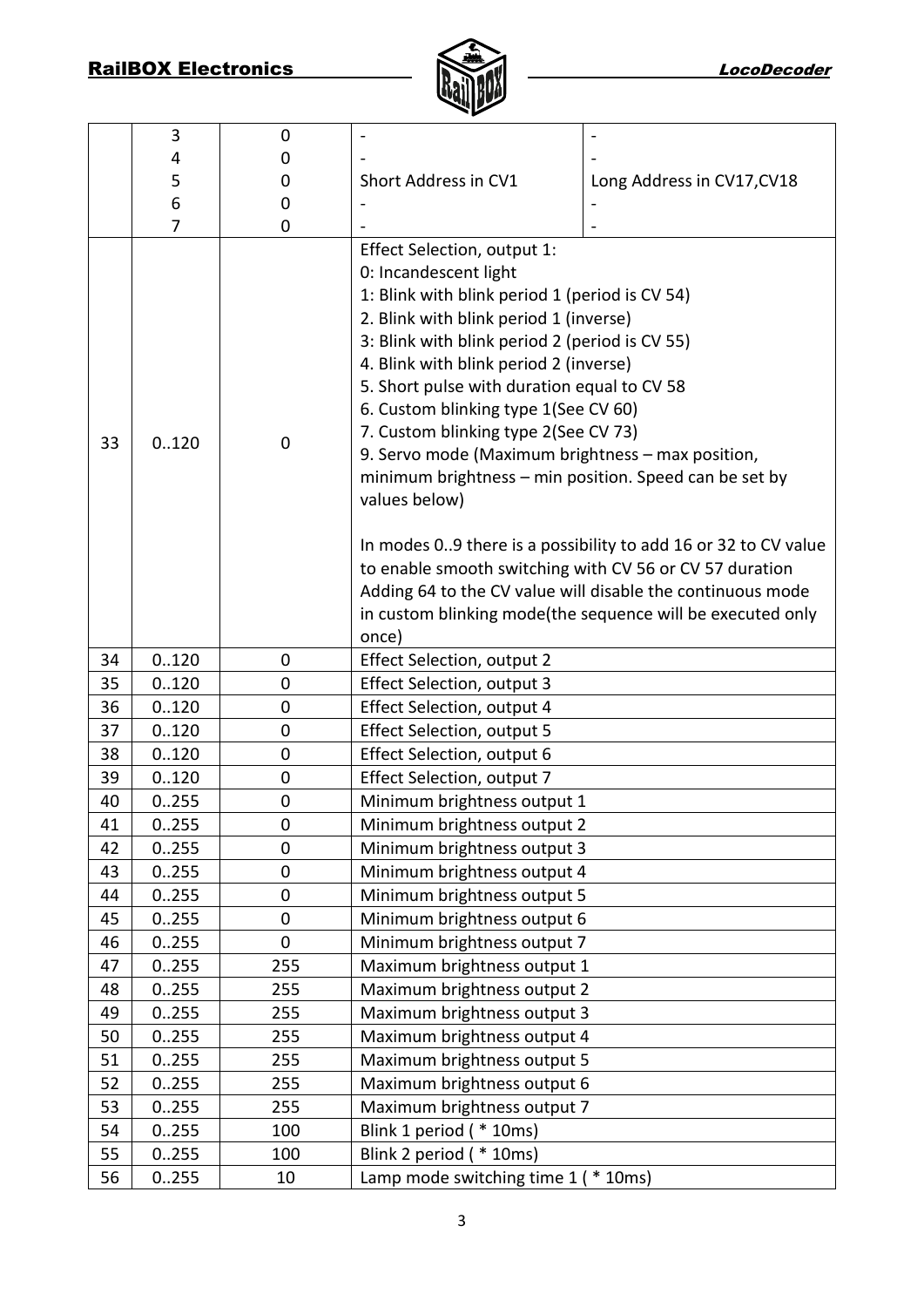# RailBOX Electronics **RailBOX** Electronics **LocoPecoder**



| 57     | 0.255 | 10 | Lamp mode switching time 2 ( * 10ms)                         |  |  |  |
|--------|-------|----|--------------------------------------------------------------|--|--|--|
| 58     | 0.255 | 10 | Short pulse duration ( * 10ms)                               |  |  |  |
| 59     | 1100  |    | Custom blinking sequence one step time (* 10ms)              |  |  |  |
|        |       |    | Custom blinking sequence 1 (one bit is one step of blinking) |  |  |  |
| $60 -$ | 0.255 |    | Default value:                                               |  |  |  |
| 72     |       |    | 0xB5,0xFD,0x6F,0xF7,0xB5,0xFD,0x6F,0xF7,0xB5,0xFD,           |  |  |  |
|        |       |    | 0x6F,0xF7,0xB5                                               |  |  |  |
|        |       |    | Custom blinking sequence 2 (one bit is one step of blinking) |  |  |  |
| $73-$  | 0.255 |    | Default value:                                               |  |  |  |
| 85     |       |    |                                                              |  |  |  |
|        |       |    | OxFF, OxFF, OxFF                                             |  |  |  |

#### **The BackEMF configuration table**

| <b>CV</b> | Value  | Default value | <b>Description</b>               |
|-----------|--------|---------------|----------------------------------|
| 90        | 0.255  | 30            | <b>PID KP</b>                    |
| 91        | 0.255  | 120           | PID KP on slow speed             |
| 92        | 010    | 0             | PID KI                           |
| 93        | 0.40   | 25            | PID KD                           |
| 94        | 0.50   | 28            | <b>PID KFF Acceleration</b>      |
| 95        | 0.50   | 18            | <b>PID KFF Deceleration</b>      |
| 97        | 40.160 | 80            | BackEMF&PID Period               |
| 98        | 6.20   | 8             | BackEMF measure delay            |
| 100       | 30.100 | 50            | BackEMF voltage at maximum speed |

## **The output configuration table:**

|           |                                | <b>Default</b> | <b>Bit</b> |                |                  |                  |                |                |                  |                |
|-----------|--------------------------------|----------------|------------|----------------|------------------|------------------|----------------|----------------|------------------|----------------|
| <b>CV</b> | <b>Description</b>             | value          | 7          | 6              | 5                | 4                | 3              | $\overline{2}$ | $\mathbf{1}$     | $\mathbf 0$    |
|           |                                |                |            | Out7           | Out <sub>6</sub> | Out <sub>5</sub> | Out4           | Out3           | Out <sub>2</sub> | Out1           |
| 120       | (forward FL)<br>F <sub>0</sub> | 1              | 0          | $\Omega$       | $\Omega$         | $\Omega$         | $\Omega$       | 0              | 0                | 1              |
| 121       | F0 (backward                   | $\overline{2}$ | 0          | $\overline{0}$ | $\overline{0}$   | $\overline{0}$   | $\overline{0}$ | $\overline{0}$ | 1                | $\overline{0}$ |
|           | FR)                            |                |            |                |                  |                  |                |                |                  |                |
| 122       | F <sub>1</sub><br>(forward)    | 4              | $\Omega$   | $\overline{0}$ | $\overline{0}$   | $\overline{0}$   | $\overline{0}$ | 1              | $\Omega$         | $\overline{0}$ |
| 123       | F <sub>1</sub><br>(backward)   | 4              | 0          | $\overline{0}$ | $\mathbf 0$      | $\overline{0}$   | $\mathbf 0$    | 1              | $\mathbf 0$      | $\mathbf 0$    |
| 124       | F <sub>2</sub><br>(forward)    | 8              | 0          | $\mathbf 0$    | $\mathbf 0$      | $\mathbf 0$      | 1              | 0              | 0                | $\mathbf 0$    |
| 125       | (backward)<br>F <sub>2</sub>   | $\overline{8}$ | 0          | $\overline{0}$ | $\mathbf 0$      | $\mathbf 0$      | 1              | $\mathbf 0$    | 0                | $\mathbf 0$    |
| 126       | F <sub>3</sub><br>(forward)    | 16             | 0          | $\overline{0}$ | 0                | 1                | 0              | 0              | $\Omega$         | $\mathbf 0$    |
| 127       | (backward)<br>F <sub>3</sub>   | 16             | 0          | 0              | 0                | 1                | $\mathbf 0$    | 0              | $\mathbf 0$      | $\mathbf 0$    |
| 128       | F4 (forward)                   | 32             | 0          | 0              | 1                | $\overline{0}$   | $\mathbf 0$    | 0              | $\Omega$         | $\overline{0}$ |
| 129       | F4<br>(backward)               | 32             | 0          | 0              | 1                | $\overline{0}$   | 0              | $\mathbf 0$    | $\mathbf 0$      | $\overline{0}$ |
| 130       | F <sub>5</sub><br>(forward)    | 64             | 0          | 1              | $\mathbf 0$      | $\mathbf 0$      | $\mathbf 0$    | $\mathbf 0$    | $\mathbf 0$      | $\mathbf 0$    |
| 131       | (backward)<br>F <sub>5</sub>   | 64             | 0          | 1              | $\mathbf 0$      | $\mathbf 0$      | $\mathbf 0$    | $\mathbf 0$    | $\mathbf 0$      | $\mathbf 0$    |
| 132       | F <sub>6</sub><br>(forward)    | $\Omega$       | $\Omega$   | $\Omega$       | $\overline{0}$   | $\overline{0}$   | 0              | 0              | $\Omega$         | $\mathbf 0$    |
| 133       | (backward)<br>F <sub>6</sub>   | $\mathbf 0$    | 0          | $\Omega$       | $\Omega$         | $\Omega$         | $\Omega$       | 0              | $\Omega$         | $\mathbf 0$    |
| 134       | (forward)<br>F7                | $\mathbf 0$    | 0          | 0              | $\mathbf 0$      | $\overline{0}$   | $\mathbf 0$    | 0              | $\Omega$         | $\mathbf 0$    |
| 135       | (backward)<br>F7               | $\mathbf 0$    | 0          | 0              | $\overline{0}$   | $\overline{0}$   | $\mathbf 0$    | $\mathbf 0$    | $\Omega$         | $\mathbf 0$    |
| 136       | F8<br>(forward)                | $\mathbf 0$    | 0          | $\overline{0}$ | $\mathbf 0$      | $\mathbf 0$      | $\mathbf 0$    | $\mathbf 0$    | 0                | $\mathbf 0$    |
| 137       | F <sub>8</sub><br>(backward)   | $\overline{0}$ | 0          | $\overline{0}$ | $\mathbf 0$      | $\mathbf 0$      | $\mathbf 0$    | $\mathbf 0$    | $\mathbf 0$      | $\mathbf 0$    |
| 138       | F9<br>(forward)                | $\mathbf 0$    | 0          | $\overline{0}$ | $\mathbf 0$      | $\mathbf 0$      | $\mathbf 0$    | $\mathbf 0$    | $\mathbf 0$      | $\mathbf 0$    |
| 139       | (backward)<br>F9               | $\overline{0}$ | 0          | $\overline{0}$ | $\mathbf 0$      | $\overline{0}$   | $\mathbf 0$    | 0              | 0                | $\mathbf 0$    |
| 140       | (forward)<br>F <sub>10</sub>   | $\overline{0}$ | 0          | 0              | 0                | 0                | $\mathbf 0$    | 0              | 0                | $\mathbf 0$    |
| 141       | F10 (backward)                 | 0              | 0          | 0              | 0                | 0                | 0              | 0              | $\mathbf 0$      | $\mathbf 0$    |